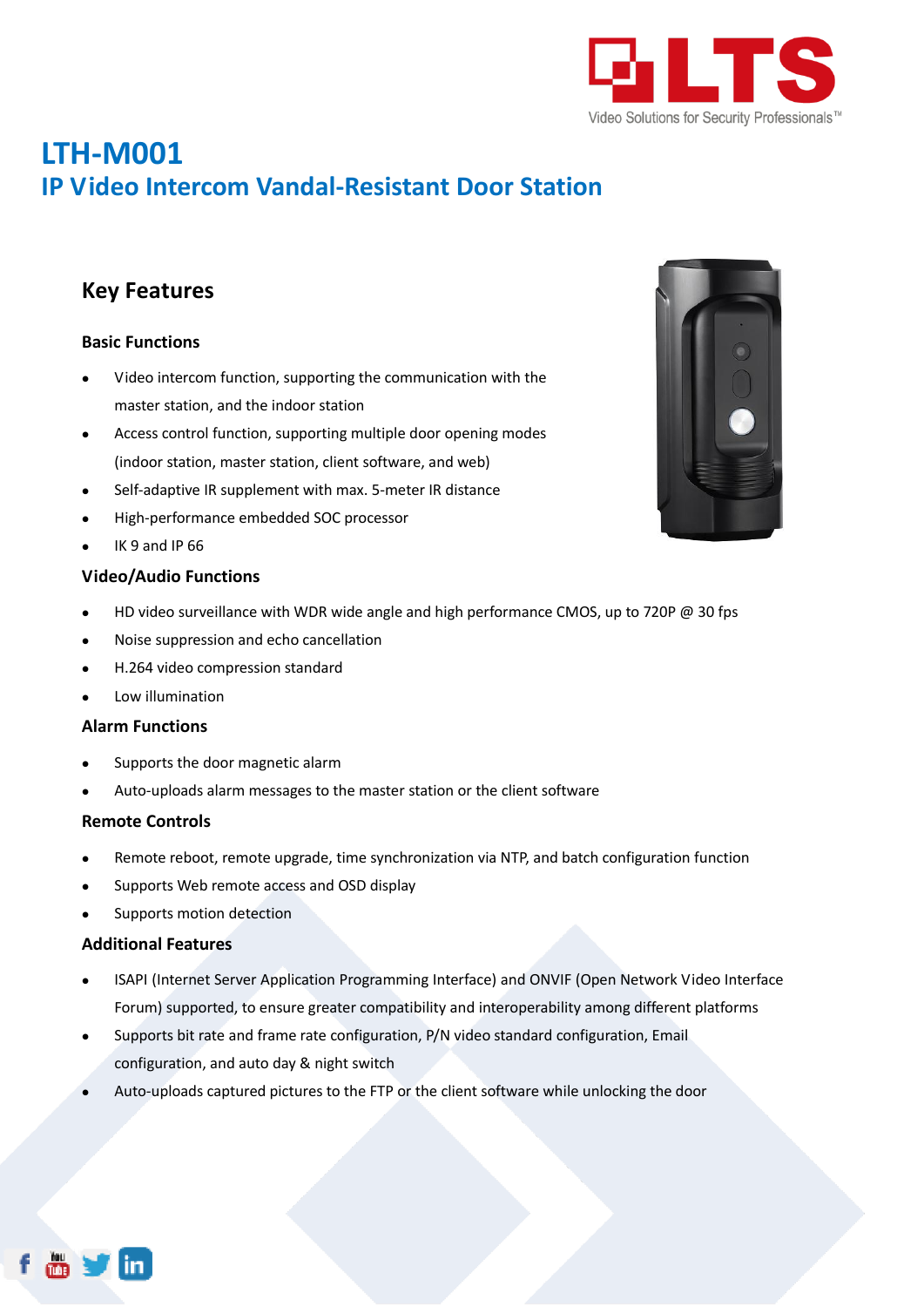

# **Specifications**

| <b>Model</b>                |                                      | <b>LTH-M001</b>                                                                           |
|-----------------------------|--------------------------------------|-------------------------------------------------------------------------------------------|
| <b>System</b><br>parameters | <b>Processor</b>                     | High-Performance Embedded SOC Processor                                                   |
|                             | <b>Operation system</b>              | <b>Embedded Linux Operation System</b>                                                    |
| Camera<br>parameters        | Image sensor                         | 1/3" Progressive Scan CMOS, Color, Day/Night                                              |
|                             | <b>Light sensitivity</b>             | Low Illumination                                                                          |
|                             | Lens                                 | Pinhole, f3.47mm, F2.5                                                                    |
|                             | <b>Field of view</b>                 | 80° (Horizontal), 44° (Vertical)                                                          |
|                             | <b>Field of view</b><br>adjustment   | $-50^\circ$ to $50^\circ$                                                                 |
|                             | <b>Video compression</b><br>standard | H.264                                                                                     |
|                             | <b>Video streaming</b>               | Dual Stream                                                                               |
|                             | <b>Resolution</b>                    | Main Stream: 1280 × 720<br>Sub-Stream: 640 x 480                                          |
|                             | Video frame rate                     | PAL: 25 fps, NTSC: 30 fps                                                                 |
| Video                       | Video bit rate                       | Main Stream: 32 Kbps to 4096 Kbps                                                         |
| parameters                  |                                      | Sub-Stream: 32 Kbps to 2048 Kbps                                                          |
|                             | <b>Anti-flicker</b><br>frequency     | 50 Hz, 60 Hz                                                                              |
|                             | Wide dynamic range                   | Digital WDR, Auto-Switch, DAY/ON, NIGHT/OFF                                               |
|                             | Image settings                       | Color, Brightness, Contrast, Sharpness, Saturation, Video Standard,<br><b>OSD Display</b> |
| <b>Audio</b><br>parameters  | <b>Audio streaming</b>               | Two-Way, Full Duplex                                                                      |
|                             | <b>Audio input</b>                   | <b>Built-in Omnidirectional Microphone</b>                                                |
|                             | Audio output                         | Built-in Loudspeaker                                                                      |
|                             | <b>Audio compression</b><br>standard | G.711U                                                                                    |
|                             | <b>Audio compression</b><br>rate     | 64 Kbps                                                                                   |
|                             | <b>Audio quality</b>                 | Noise Suppression and Echo Cancellation                                                   |
| Light<br>supplement         | <b>Light supplement</b><br>mode      | IR Supplement, IR Distance: 5 Meters                                                      |
|                             | Wavelength                           | 940 nm                                                                                    |
|                             | Control                              | Auto ON/OFF, Time ON/OFF                                                                  |

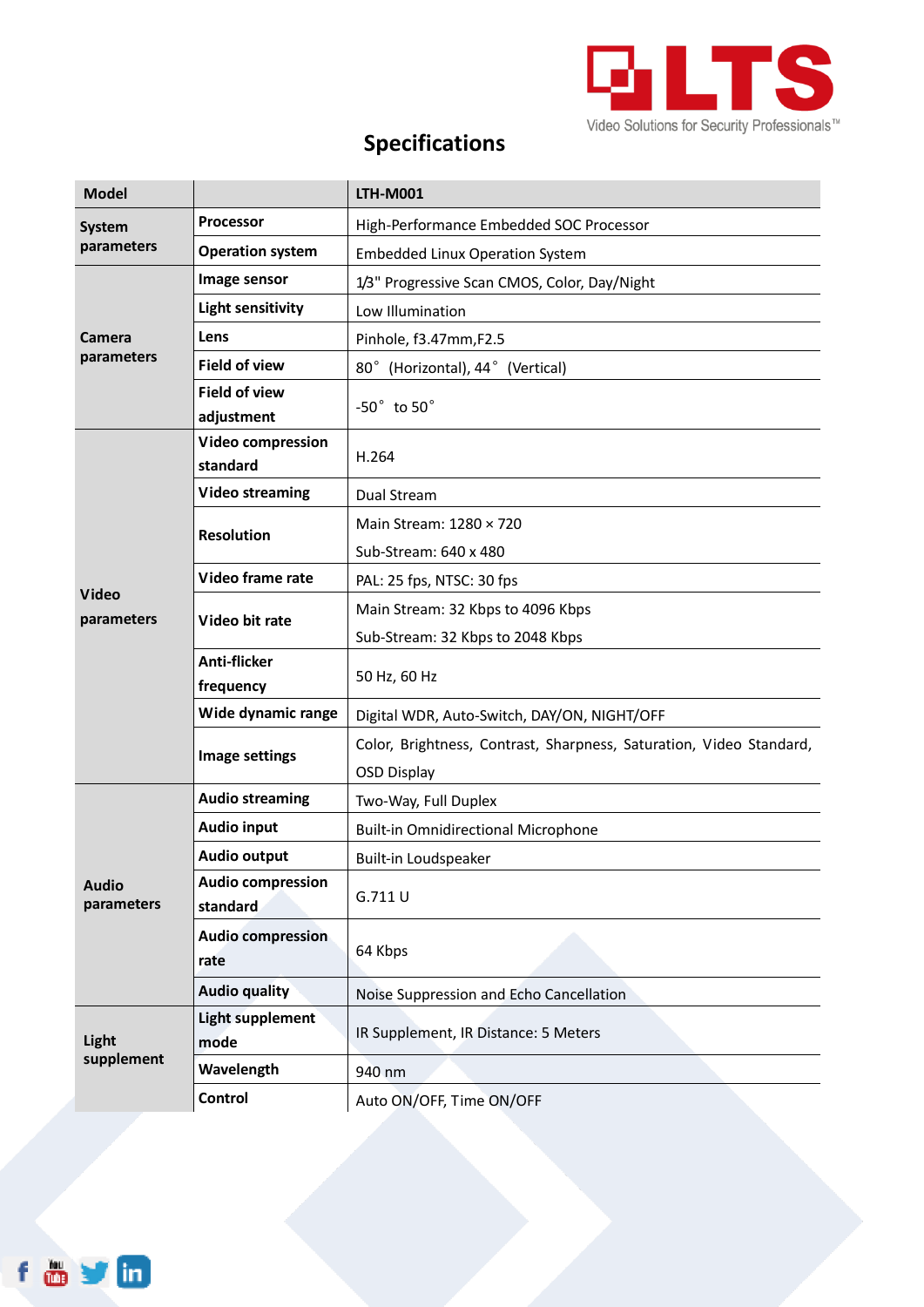

| <b>Model</b>                 |                                              | <b>LTH-M001</b>                                            |
|------------------------------|----------------------------------------------|------------------------------------------------------------|
| <b>Network</b><br>parameters | <b>Ethernet</b>                              | 10/100 Mbps Self-Adaptive Ethernet                         |
|                              | <b>Network protocol</b>                      | RTSP, RTP, ONVIF, ISAPI, NTP, HTTP, HTTPS, DHCP, FTP, SMTP |
|                              | <b>Network connection</b><br>mode            | DHCP, Static IP Address                                    |
|                              | Door-unlocked<br>duration                    | 1 s to 255 s                                               |
| <b>Alarm</b><br>parameters   | Alarm input                                  | Door Magnetic Alarm                                        |
| <b>Device</b><br>interfaces  | <b>Network interface</b>                     | 1 RJ-45 10/100 Mbps Self-Adaptive Ethernet Interface       |
|                              | I/O input                                    | 1                                                          |
|                              | I/O output                                   | 1 Relay Output                                             |
| <b>Event actions</b>         | <b>Event</b>                                 | Motion Detection, Picture Capturing, Call Button Pressing  |
|                              | <b>File uploading</b>                        | <b>FTP</b>                                                 |
|                              | <b>Email notification</b>                    | Login Succeeded via Software or Web                        |
|                              | <b>Material</b>                              | Wall Mounting Shield: Zinc Alloy                           |
|                              |                                              | Front Panel: Zinc Alloy                                    |
|                              |                                              | Rear Panel: Aluminum Alloy                                 |
|                              |                                              | <b>Wall Mounting Plate: Secc</b>                           |
| General                      | Impact protection                            | IK <sub>9</sub>                                            |
|                              | Ingress protection<br>level                  | IP 66                                                      |
|                              | <b>Power supply</b>                          | PoE (Power over Ethernet)                                  |
|                              |                                              | 12 VDC                                                     |
|                              | <b>Power consumption</b>                     | Max. 12 W                                                  |
|                              | <b>Working</b><br>temperature                | -30° C to +50° C (-22° F to 122° F)                        |
|                              | <b>Working humidity</b>                      | 10% to 90%                                                 |
|                              | <b>Dimensions</b><br>$(L \times W \times H)$ | 161.9 mm × 74.1 mm × 53.2 mm (6.37" × 2.92" × 2.09")       |
|                              | Weight                                       | 773g (1.70lb)                                              |